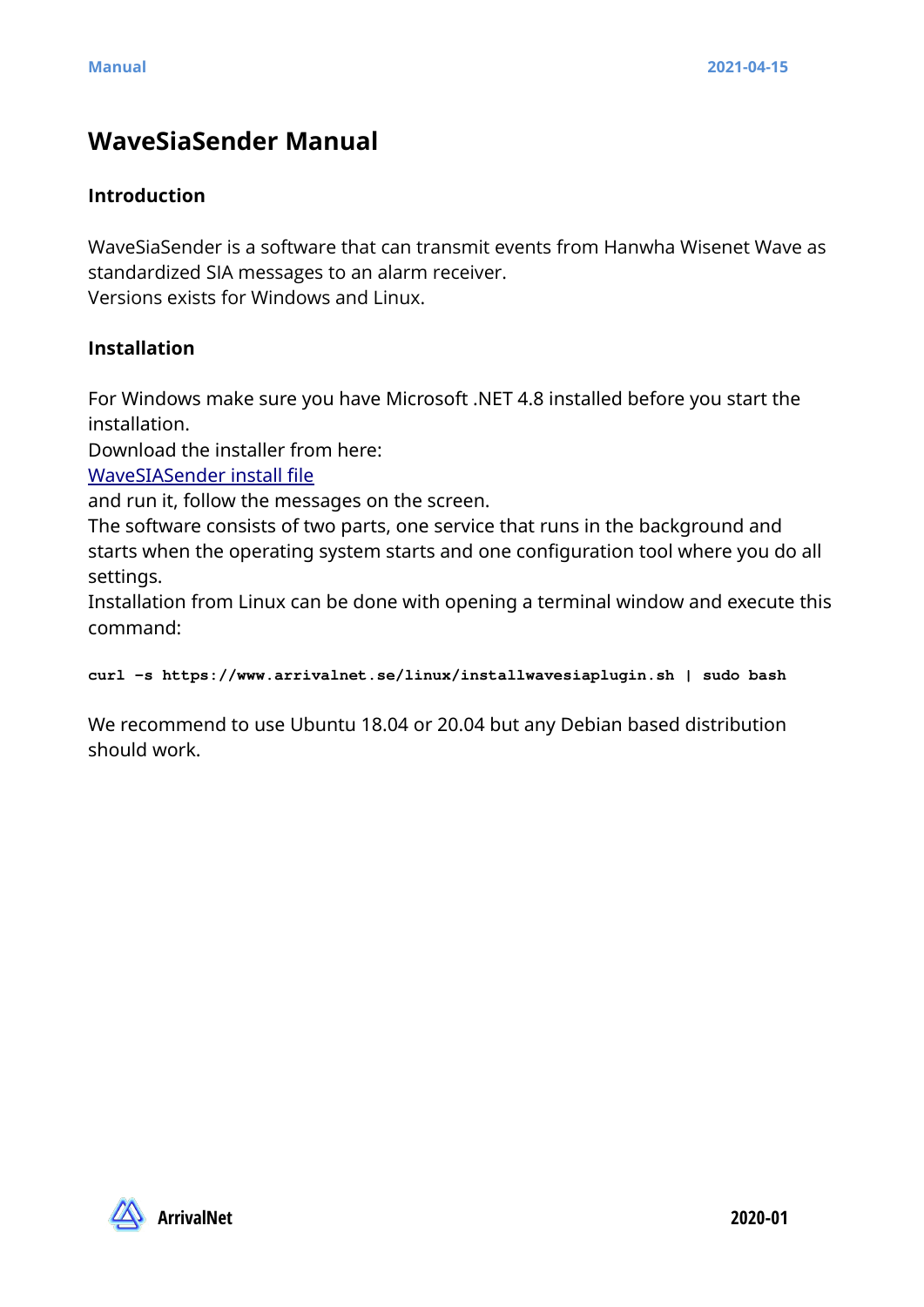# **Configuration**

The configuration is done with the config tool. Here is an explanation for the different settings.

This is the settings you will get from your alarm receiving service provider:

**Primary IP** = Alarm station primary IP **Secondary IP** = Alarm station secondary IP **Port** = Alarm station port **Account number** = Your account number that you get from the alarm station **Encryption key** = Reserved for future use

The following settings you will get from your distributor:

**Hardware ID** = You will need this to get a license **License key** = Paste your license here **Listener port** = This is the port you will send alarms to from Wisenet Wave, more about this later in the manual, don't use the same port as Wave (7001)

|                     | <b>SIA Configuration tool</b> |  |
|---------------------|-------------------------------|--|
| Primary IP:         | 81.54.2.244                   |  |
| Secondary IP:       | 81.4.2.244                    |  |
| Port:               | 25123                         |  |
| Account number:     | 0134                          |  |
| Encryption key:     |                               |  |
| Hardware ID:        | iz1hha7Ebrm7zrBqSvX Copy      |  |
| License key:        | zrvP4mTSy+PE3kMer+9           |  |
| Listener port:      | 25679                         |  |
| Wave IP:            | 192.168.2.132                 |  |
| Wave Username:      | siasender                     |  |
| Wave Password:      |                               |  |
| Link type:          | Local camera                  |  |
| Polling time (sec): | 60                            |  |
| (0=Disabled)        | Save                          |  |
| Status:             |                               |  |
|                     |                               |  |

The following settings are your connection details to Wisenet Wave:

**Wave IP** = IP or computername to Wave server

**Wave Username** = Your Wave username

**Wave Password** = Your Wave password

Last is details for the alarm receiver

Link type = Here you have four choices

1. **Local camera** – Alarm reciever will get a link directly to the camera, meaning they must have LAN access to it over a VPN connection

2. **Local client** – Alarm receiver will get a link directly to the Wave server, meaning they must have Lan access to it over a VPN connection

3. **Remote camera** – Alarm reciever will get a link to the camera over the internet

4. **Remote client** – Alarm reciever will get a link to the Wave server over the internet If you are unsure then use 3. Remote camera

**Polling time** = Alarm receiver will get an empty heartbeat message to tell them the system is alive

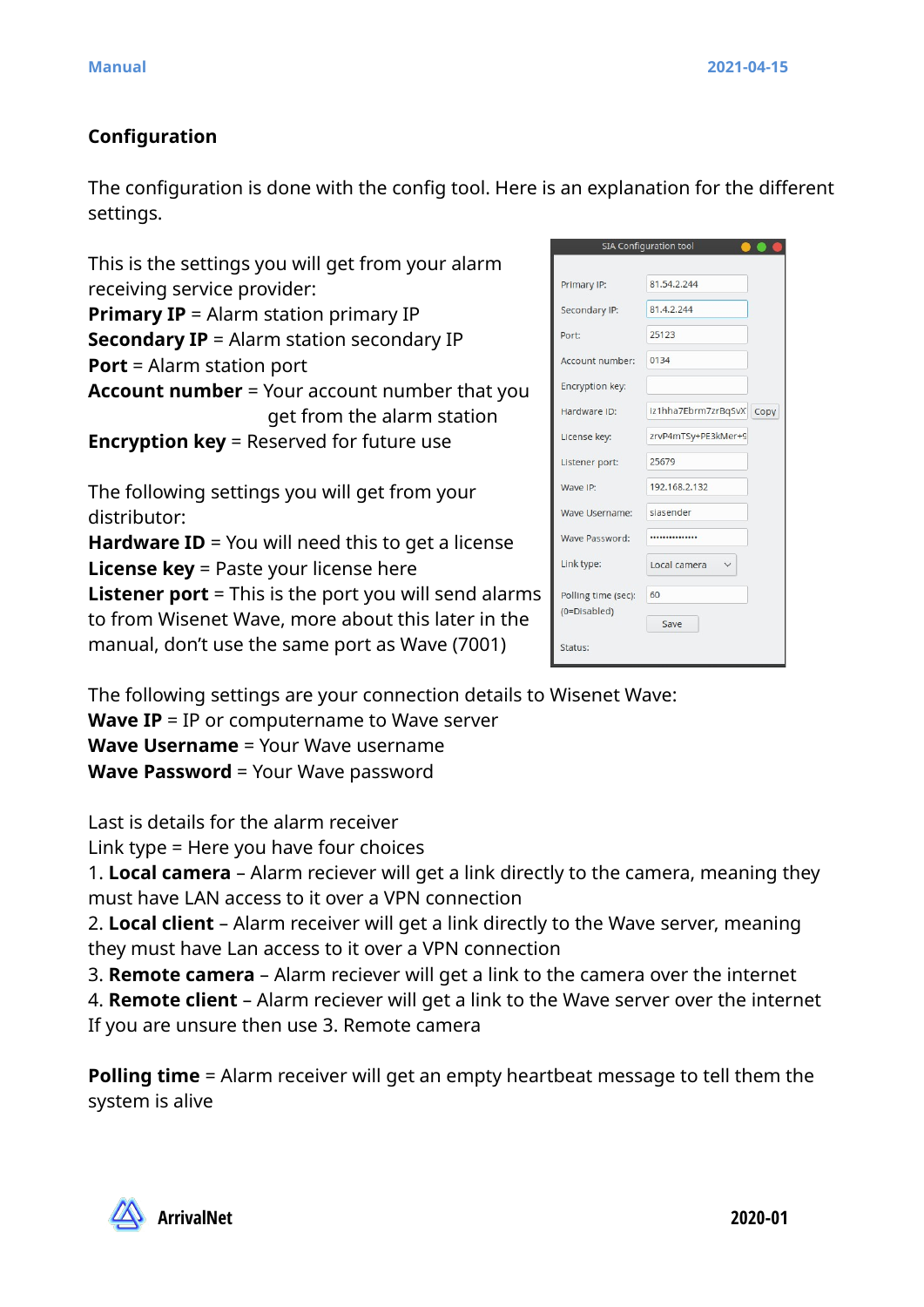#### **Wisenet Wave configuration**

After the settings are saved it is time to make rules in Wisenet Wave. Start with opening the camera you want to send alarms from and go to the settings of that camera and copy the camera ID that you can find under the General settings:



Now create a rule in Wave, for example a rule triggered by video analytics and select http request as its action like this image:

| Event                          |                                                       |              | Action              |                                               |                                            |                      |
|--------------------------------|-------------------------------------------------------|--------------|---------------------|-----------------------------------------------|--------------------------------------------|----------------------|
| <b>Analytics Event</b><br>When |                                                       | $\checkmark$ | Do                  | Do HTTP request                               |                                            | $\checkmark$         |
| <b>W</b> XNV-8082R<br>At       |                                                       |              | ⊠                   | Interval of action: No more than once per   1 | $\hat{\mathcal{L}}$<br>min<br>$\checkmark$ |                      |
| Event Type:                    | <b>Intrusion</b>                                      | $\checkmark$ | HTTP URL            | http://127.0.0.1:25679                        |                                            |                      |
| Caption contains:              | Keywords separated by space                           |              |                     | NBA001%5bddc063-0bcc-dfb7-1c68-03280315a0e3   |                                            |                      |
|                                | Description contains: @   Keywords separated by space |              | <b>HTTP</b> content |                                               |                                            |                      |
|                                |                                                       |              | Content type        | text/plain                                    |                                            | $\checkmark$         |
|                                |                                                       |              |                     | Login   Login to authenticate (optional)      | Authentication type                        | Auto<br>$\checkmark$ |
| <b>ED</b> Schedule             |                                                       |              | Password            | Password to authenticate (opti                | Request type                               | $\checkmark$<br>Auto |

In the **HTTP URL** you write http:// followed by the IP address of the PC where you have the Sia Sender plugin installed and the followed by : and the Listener port you set in the configuration tool of the Sia Sender plugin. For example:

## *http://127.0.0.1:25679*

In the **HTTP Content** you should write the section you want the alarm receiver to get, usually this starts with **NBA001** for video analytic alarms and if you have more cameras you give the next one **NBA002** and so on. If you want to send alarms that have the nature of service alert you instead start with **NZA001** and so on, can for example be used for sending an alarm if connection is lost to a camera, direct after the section information you should write a % sign, with no space in between and directly after that the camera ID you copied earlier.



**ArrivalNet 2020-01**